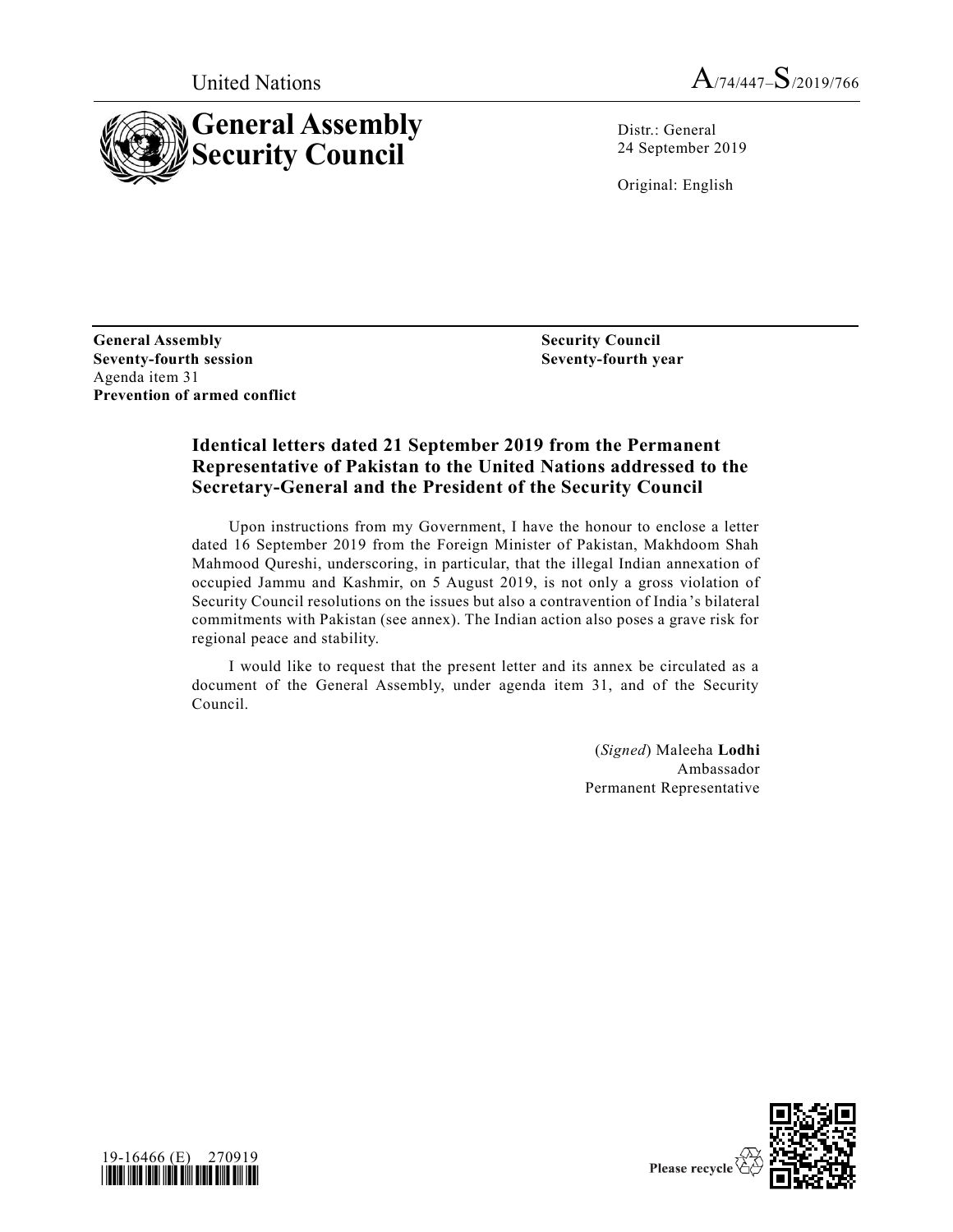**Annex to the identical letters dated 21 September 2019 from the Permanent Representative of Pakistan to the United Nations addressed to the Secretary-General and the President of the Security Council**

# **Letter dated 16 September 2019 from the Foreign Minister of Pakistan addressed to the Secretary-General and the President of the Security Council**

As you are aware, on 5 August 2019, acting illegally and unilaterally, India revoked the special status of Indian-occupied Jammu and Kashmir in an attempt to further consolidate its illegal occupation of the territory. These actions, in stark violation of Security Council resolutions, seek to alter the internationally recognized disputed status of Jammu and Kashmir and attempt to change the demography of Indian-occupied Jammu and Kashmir in order to convert the Muslim majority of the territory to a minority, to pre-empt the United Nations-administered plebiscite.

The Indian actions were preceded by a massive security clampdown (which continues to date), with the deployment in Indian-occupied Jammu and Kashmir of almost 200,000 additional Indian occupation forces, bringing the total tally of Indian forces in Indian-occupied Jammu and Kashmir to about 880,000. The international community, including the Secretary-General, the Office of the United Nations High Commissioner for Human Rights and reputable international media and human rights organizations, continues to report on the intensified human rights violations in Indianoccupied Jammu and Kashmir, including the arrest and detention of Kashmiri leaders, the continuing use of pellet guns by Indian occupation forces, the prevailing communications blockade (suspension of landlines, mobile telephones and Internet), the suppression of freedom of expression, the kidnapping of scores of young boys to coerce their families into submission and the use of rape as a tool of State suppression, reducing Indian-occupied Jammu and Kashmir to the largest prison in the world. There are continuing reports of shortages of essential medicines and food items, including baby food.

Pakistan, through its letters addressed to the Secretary-General, the President of the General Assembly, the President of the Security Council and the High Commissioner for Human Rights on 1, 6, 13, 21 and 26 August 2019, informed the international community of the Indian actions violating the numerous Security Council resolutions on Jammu and Kashmir and the rapidly deteriorating humanitarian emergency in Indian-occupied Jammu and Kashmir, as well as the danger that it poses to regional peace and security.

Jammu and Kashmir remains an internationally recognized disputed territory. Between 1948 and 1971, the Security Council adopted 18 resolutions addressing Jammu and Kashmir and related issues. These resolutions envisage that "the final disposition of the State of Jammu and Kashmir will be made in accordance with the will of people expressed through the democratic method of a free and impartial plebiscite conducted under the auspices of the United Nations" and clearly stress that any action taken or attempted by a constituent assembly "to determine the future shape and affiliation of the entire State or any part thereof", or any action by the parties, "would not constitute a disposition of the State".

The recent Indian actions to abrogate the special status of Indian-occupied Jammu and Kashmir, partitioning it into two territories to diminish their legislative competence and to create conditions that will result in fundamental demographic changes in the territories, are thus in clear violation of the Security Council resolutions.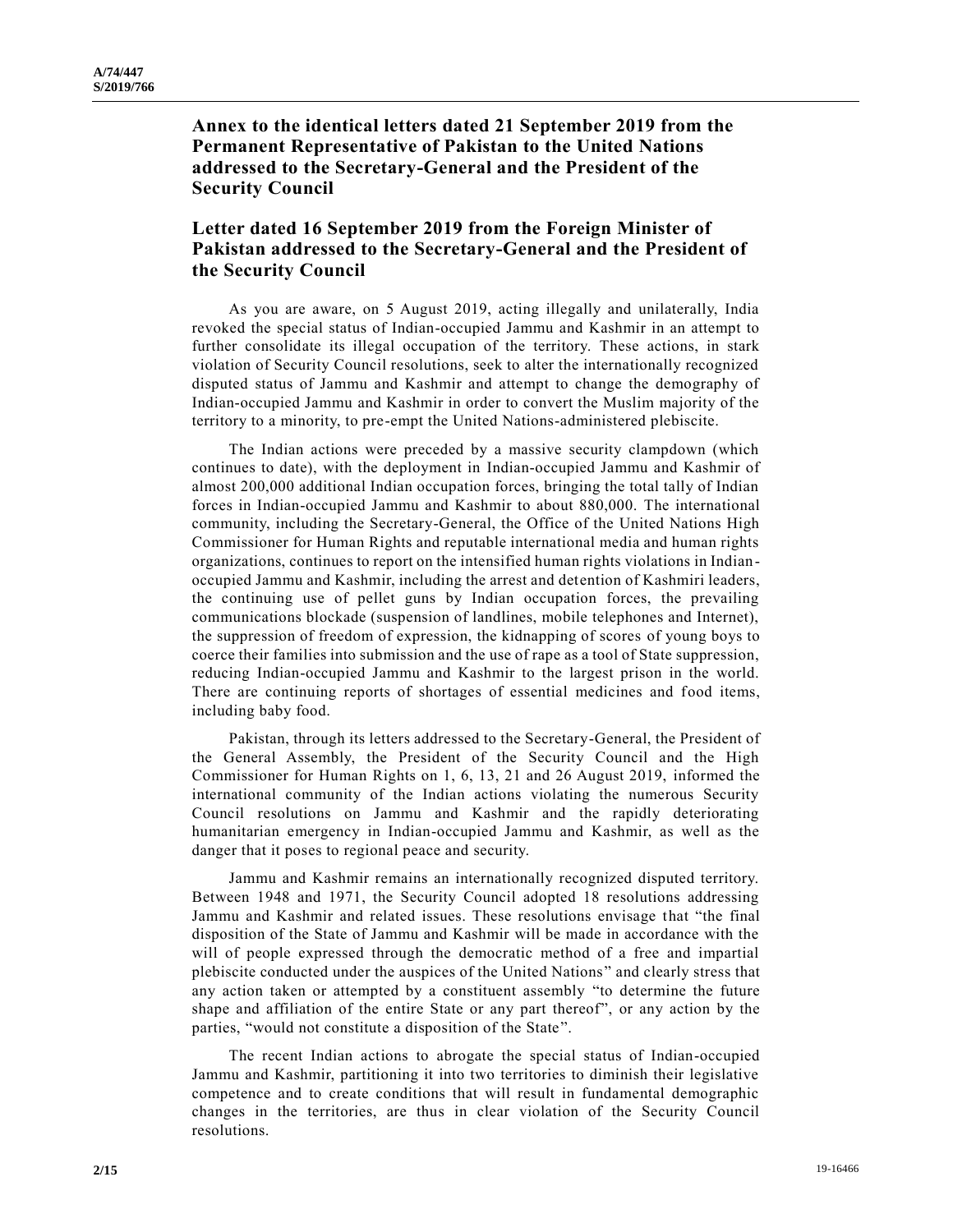Not only are India's actions in stark violation of its international commitments but they also contravene the numerous bilateral commitments, including the Simla Agreement, the Lahore Declaration (1999), the Islamabad Declaration (2004), the joint statement of the National Security Advisers and Foreign Secretaries of both countries (December 2015) and the joint statement of Pakistan and India (December 2015), which clearly acknowledged the disputed status of Indian-occupied Jammu and Kashmir and reaffirmed the commitment to the peaceful resolution of the same.

Pakistan is committed to pursuing peaceful avenues to address the growing crisis. They are increasingly limited and closed off by India's unwillingness to engage (bilateral dialogue remains suspended unilaterally by India since 2015, despite Pakistan's consistent position that the only way to resolve outstanding disputes, including the Jammu and Kashmir dispute, is through peaceful and diplomatic means) and a reluctance in some quarters internationally to act on the part of those whose engagement would assist in drawing the world back from the growing peril, set in motion by the Indian actions of 5 August 2019, that it now faces in Indian-occupied Jammu and Kashmir.

These Indian actions pose grave risks for regional peace and stability. The Indian occupation forces continue to escalate tensions at the working boundary and the Line of Control (Indian ceasefire violations resulted in 54 *shahadats* in 2017, 36 in 2018 and 26 to date in 2019) to divert international attention from Indian atrocities in Indian-occupied Jammu and Kashmir.

Peace and stability in South Asia will remain elusive without the resolution of the Jammu and Kashmir dispute, which is long delayed owing to Indian intransigence. The people of Jammu and Kashmir await the "free and impartial plebiscite conducted under the auspices of the United Nations", as agreed to by India and Pakistan and decided by the Security Council 70 years ago. Pakistan calls upon the Security Council urgently to act decisively to this end.

A detailed fact sheet, attached herewith, reproduces all relevant documents, including the Security Council resolutions, bilateral agreements and relevant letters to the United Nations sequentially, laying out the international legality and Pakistan 's legal case on the Jammu and Kashmir dispute (see enclosure).\*

(*Signed*) Makhdoom Shah Mahmood **Qureshi**

<sup>\*</sup> Circulated in the language of submission only.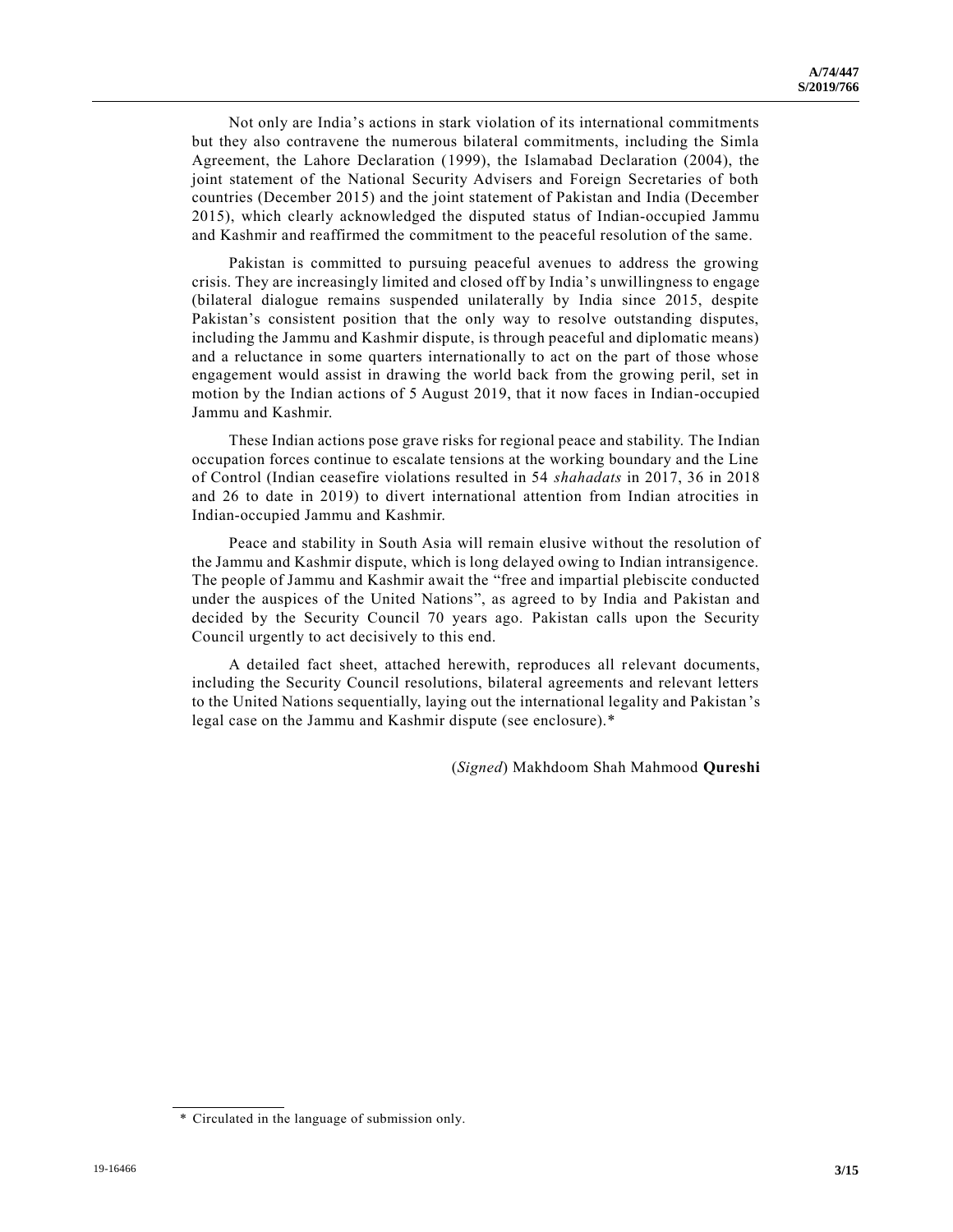# **Enclosure**

# **Fact Sheet on Jammu and Kashmir**

## **1. The international legal framework applicable to Jammu and Kashmir Dispute**

Jammu & Kashmir remains an internationally recognized disputed area. Between 1948 and 1971, the Security Council adopted 18 resolutions addressing Jammu and Kashmir and related issues.

#### **2. Relevant Security Council resolutions and bilateral agreements**

- a) In its very first Resolution on Jammu & Kashmir, Resolution 38 of 17 January 1948 (Flag A), the Security Council called on India and Pakistan to take immediately all measures within their powers to improve the situation and requested both Governments to inform the Council immediately of any material change in the situation and to consult the Council thereon.
- b) By Resolution 39 of 20 January 1948 (Flag B), the Security Council established the United Nations Commission on India and Pakistan (UNCIP), to investigate the facts, pursuant to Article 34 of the Charter, and to exercise a mediatory influence to "smooth away difficulties."
- c) In the same year, by Resolution 47 of 21 April 1948 (Flag C), the Security Council enhanced the role of UNCIP and set out measures *"to create proper conditions for a free and impartial plebiscite to decide whether the State of Jammu and Kashmir is to accede to India or Pakistan."* In paragraph 13 of the Resolution, the Security Council stated explicitly that

*"The Government of India should use and should also ensure that the Government of the State also use their best endeavors to effect the withdrawal from the State of all Indian nationals other than those who are normally resident therein or who on or since 15 August 1947 have entered it for a lawful purpose."*

## **Comment**

**A primary and expressly stated purpose of the actions by India on 5 August 2019 is to enable non-residents of Jammu and Kashmir to take up residence in the territory in violation of the special status of that territory to change the demography, reducing the Muslim majority of the state to a minority, to preempt a UN plebiscite, in violation of the UNSC Resolutions.**

- d) On 13 August 1948 (Flag D) UNCIP adopted a Resolution urging both India and Pakistan separately and simultaneously to issue a ceasefire order and appointed military observers (UNMOGIP) to supervise the cease-fire order.
- e) On January 5, 1949, (Flag E) UNCIP adopted a second Resolution, which noted that both India and Pakistan had accepted that the accession of the state to Pakistan or India would be determined through the 'democratic method of a free and impartial plebiscite in J&K.'
- f) The cease-fire Resolution was implemented after the Karachi Agreement (Flag F) of July 27, 1949. By its express terms, this Agreement was rooted in the work of the UNCIP The UNCIP invited the military representative of the Indian and Pakistani governments on July 2, 1949 to a military conference in Karachi, in order to establish the Cease-fire Line (CFL) in Jammu & Kashmir. The resulting agreement 'between the Military Representative of India and Pakistan regarding the establishment of a ceasefire line in the State of Jammu and Kashmir was signed in Karachi on July 27, 1949.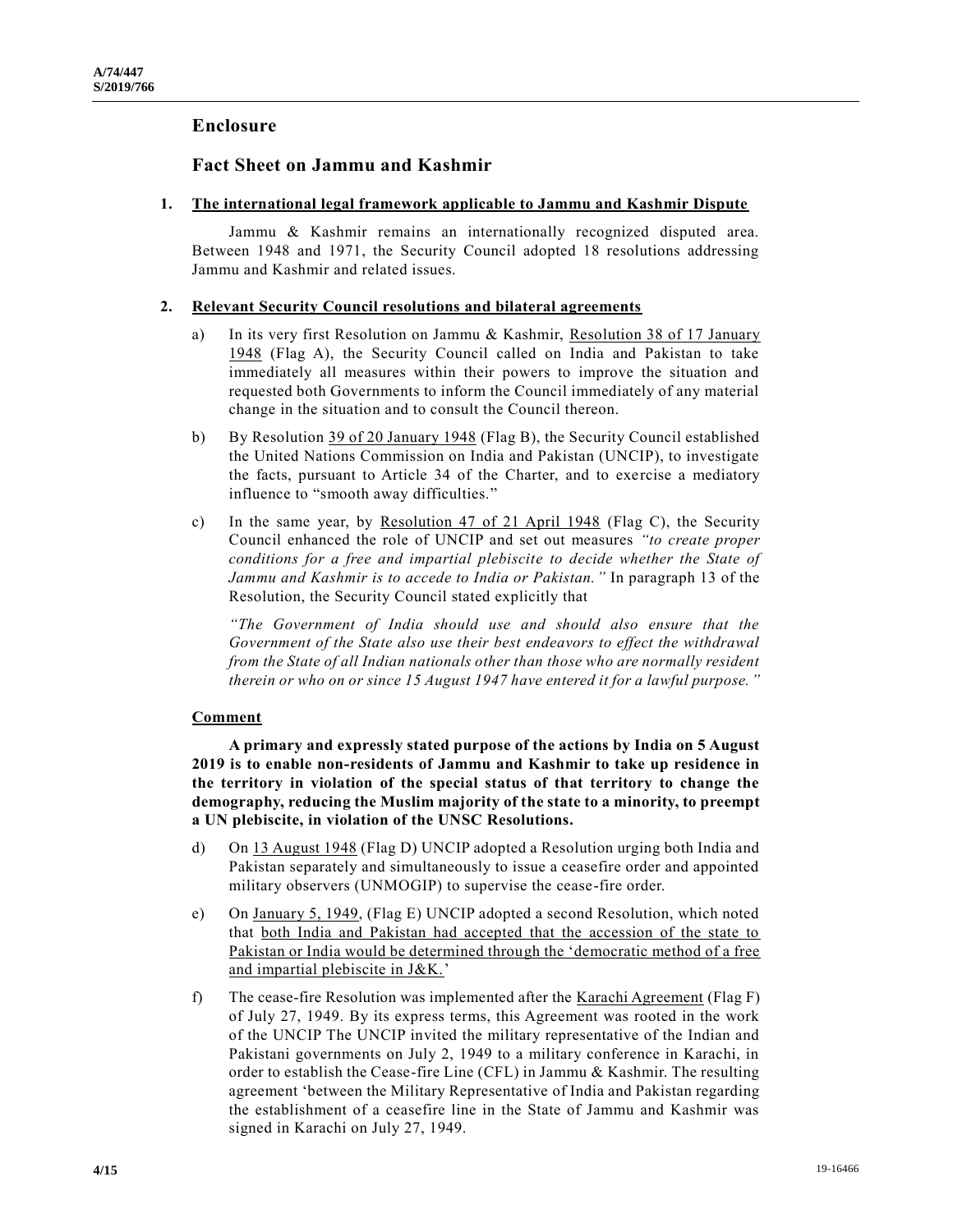Pursuant to the Karachi Agreement, UNCIP was mandated to station observers where it deemed necessary. The cease-fire line described in, and drawn in accordance with, the Karachi Agreement was subsequently designated as the "line of control" by the Simla Agreement and remains the line separating Indian and Pakistani forces in Jammu & Kashmir today.

- g) By Resolution 80 (Flag G) of 14 March 1950, the Security Council called upon India and Pakistan to make immediate arrangements, without prejudice to their rights or claims, to prepare and execute a programme of demilitarization. By paragraph 2 of the Resolution, the Security Council appointed a UN Representative for the purposes, *inter alia*, of assisting in the preparation and supervising the implementation of the programme of demilitarization and, at the appropriate stage, arranging for the assumption by the Plebiscite Administrator (Fleet Admiral Chester W. Nimitz) of the functions assigned to the latter under agreements made between the parties.
- h) By Resolution 91 (Flag H) of 30 March 1951, the Security Council reaffirmed that "the final disposition of the State of Jammu & Kashmir will be made in accordance with the will of people expressed through the democratic method of a free and impartial plebiscite conducted under the auspices of the United Nations", and decided that the Military Observer Group shall continue to supervise the cease-fire in Jammu and Kashmir. These military observers, first deployed by UNCIP, became the UN Military Observer Group in India and Pakistan (UNMOGIP). It also affirmed that "the convening of a constituent assembly as recommended by the General Council of the All Jammu & Kashmir National conference and any action that assembly might attempt to take to determine the future shape and affiliation of the entire state or any part thereof would not constitute a disposition of the state" and **was not a replacement for the UN Plebiscite.**

## **Comment**

**Notwithstanding India's argument, that UNMOGIP's mandate has lapsed, the UN Secretary-General opined that UNMOGIP could only be terminated by a decision of the Security Council. In the absence of a decision by the Council, UNMOGIP remains operational and deployed today along the Line of Control with the task of monitoring observance of the ceasefire of 17 December 1971. Pakistan allows unfettered access to UNMOGIP which is not allowed to function by India on the Indian side by the Indian Government (This is a blatant violation of UNSC resolutions). Major General José Alcaín of Uruguay, the Head of Mission and Chief Military Observer of UNMOGIP since 20 July 2018, briefed the UN Security Council in its meeting on 16 August 2019.**

- i) On <u>December 23, 1952, Resolution 98</u> (Flag I) recalled the acceptance of India and Pakistan to the UNCIP Resolutions provision for the accession of the State to India or Pakistan to be decided through an impartial plebiscite. It also urged both sides to "enter into immediate negotiations, under the UN Representative for India and Pakistan, to reach agreement on the specific number of forces to remain on each side of the cease-fire line at the end of the period of demilitarization, this number to be between 3000 and 6000 armed forces remaining on the Pakistan side of the cease-fire line and between 12,000 and 18,000 armed forces remaining on the Indian side of the cease -fire line." The presence of Pakistani troops is in line with this Resolution.
- j) India started reneging on its commitments in 1954, when it convened sham state elections in IOJ&K and 'ratified' the "accession" of Jammu and Kashmir to India by the so-called state constituent assembly, which "approved" a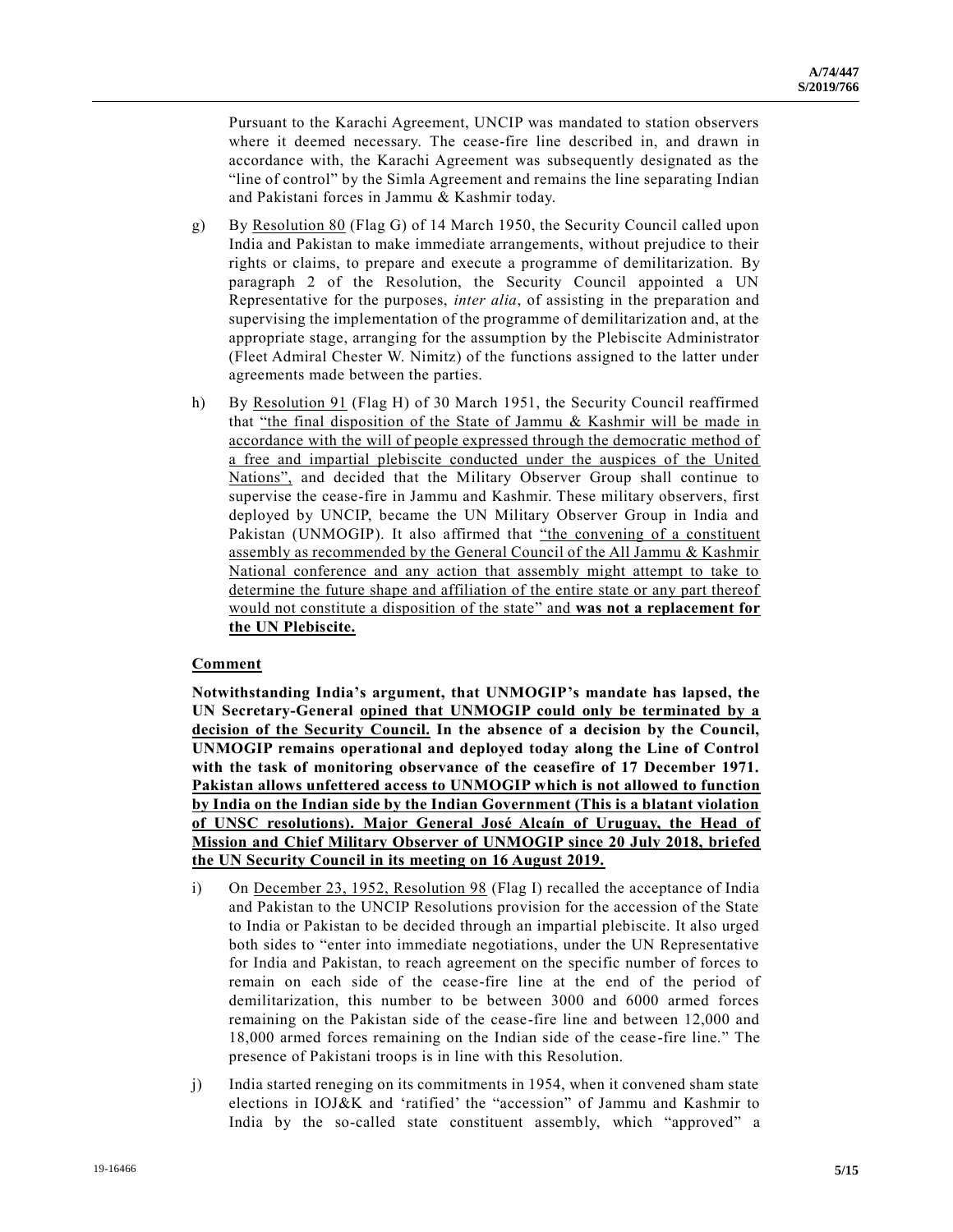constitution in 1957). These illegal Indian actions were rejected by Resolution 122 (Flag J) of 24 January 1957, whereby the Security Council reaffirmed, that as defined in UNSC Resolution 91, any action taken or attempted by a constituent assembly "to determine the future shape and affiliation of the entire State or any part thereof", or any action by the parties, "would not constitute a disposition of the State", thus categorically stating that the final disposition of Jammu and Kashmir was to be made in accordance with the will of the people expressed in a free and impartial plebiscite conducted under the auspices of the United Nations.

#### **Comment**

**The recent actions by the Government of India of 5 August 2019 to abrogate the special status of Indian occupied Jammu and Kashmir, to partition it into two territories, to diminish their legislative competence, and to create conditions that will result in fundamental demographic changes in the territories, are again in clear violation of this Resolution.**

- k) By Resolution 123 (Flag K) of 21 February 1957, the UNSC requested the President of the Council 'to examine, with India and Pakistan, any proposals which, in his opinion, are likely to contribute towards the settlement of the dispute, having regard to the previous resolutions of the Security Council and of the United Nations Commission for India and Pakistan'
- l) By Resolution 126 (Flag L) of 2 December, 1957, the UNSC requested India and Pakistan to refrain, *inter alia*, from any acts which might aggravate the situation and reaffirmed the determination of the will of the people through a free and fair plebiscite.
- m) Pursuant to deteriorating situation along the ceasefire line in Jammu & Kashmir in August 1965, the Security Council adopted Resolution 209 (Flag M), on 4 September, 1965, which called on both sides to take all steps for an immediate ceasefire and for the two Governments to cooperate fully with UNMOGIP for its observance of the ceasefire.
- n) By Resolution 210 (Flag N) of 6 September 1965, the Security Council called upon the parties to cease the then ongoing fighting and withdraw all armed personnel. The Council went on to request the Secretary General to 'strengthen the UNMOGIP' and decided to keep the issue "under urgent and continuous review so that the Council may determine what steps may be necessary to secure peace and security in the area."
- o) By Resolution 211 (Flag O) of 20 September 1965, the Security Council, *inter alia* stated:

"4. *Decide[d]* to consider  $\dots$  what steps could be taken to assist towards a settlement of the political problem underlying the present conflict, and in the meantime calls upon the two Governments to utilize all peaceful means, including those listed in Article  $33<sup>1</sup>$  of the Charter of the United Nations, to this end."

Despite Pakistan's commitment to resolve the J&K dispute India, however, has sought to block any recourse to Article 33 mechanisms.

**\_\_\_\_\_\_\_\_\_\_\_\_\_\_\_\_\_\_**

<sup>&</sup>lt;sup>1</sup> Article 33 of the Charter of the United Nations provides:

<sup>&</sup>quot;1. The parties to any dispute, the continuation of which is likely to endanger the maintenance of international peace and security, shall, first of all, seek a solution by negotiation, enquiry, mediation, conciliation, arbitration, judicial settlement, resort to regional agencies or arrangements, or other peaceful means of their own choice.

<sup>2.</sup> The Security Council shall, when it deems necessary, call upon the parties to settle their dispute by such means."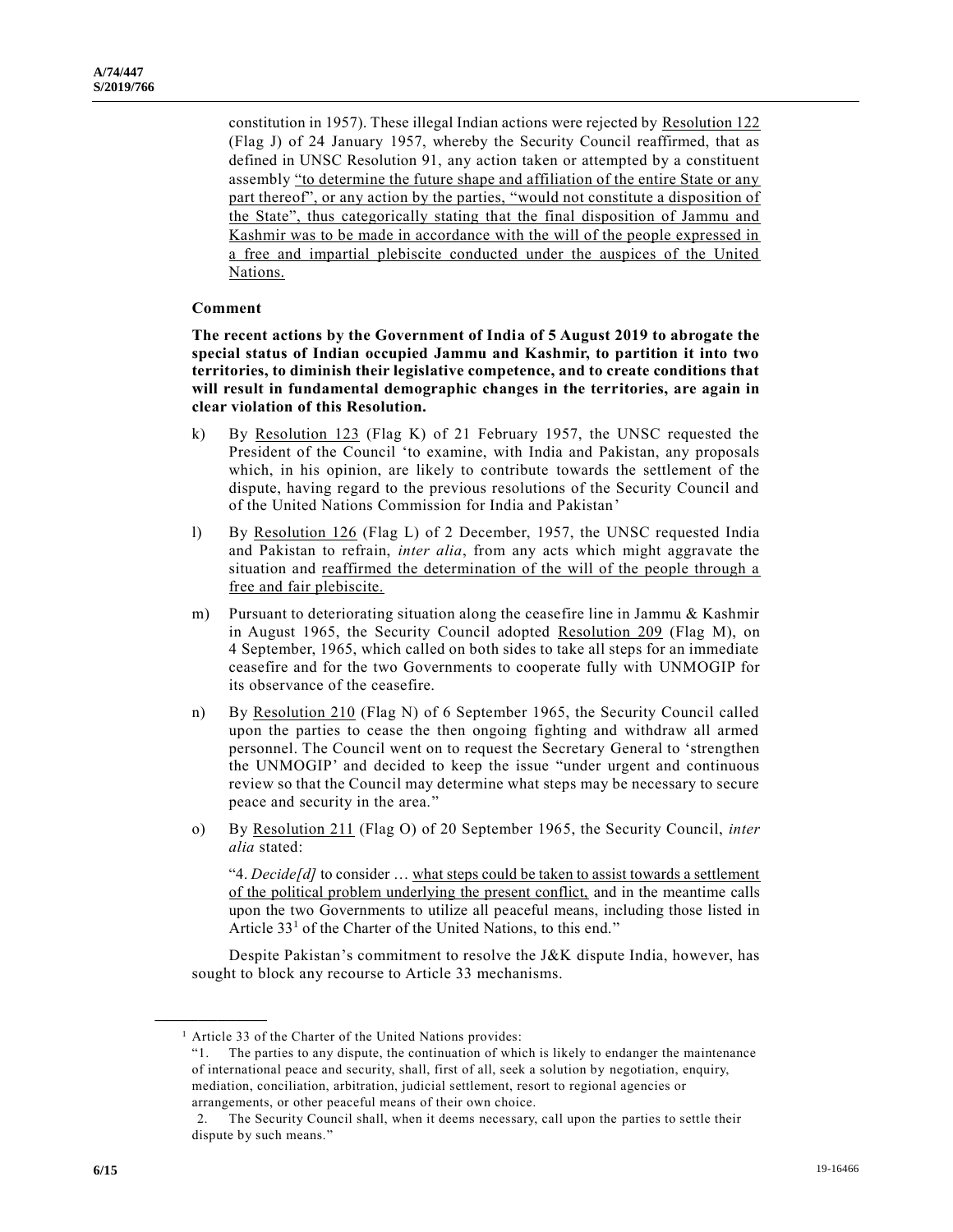- *p)* By Resolution 303 (Flag P) of 6 December 1971, the Security Council, taking into account the lack of unanimity of its permanent members, decided to refer the situation to the General Assembly in accordance with the Uniting for Peace Resolution Pursuant to Resolution  $303^2$ , the matter was referred to the General Assembly which considered it at its 2003rd plenary meeting on 7 December 1971 and adopted Resolution  $2793$  (XXVI)<sup>3</sup> which called upon both India and Pakistan to take all measure for an immediate ceasefire, (Flag Q), and remitted the matter back to the Security Council for action. **Pakistan and India were at war during this time.**
- q) By <u>Resolution 307<sup>4</sup></u> (Flag R) of 21 December 1971, the Security Council, noting General Assembly Resolution [2793 \(XXVI\),](https://undocs.org/en/A/RES/2793%20(XXVI)) *inter alia*, called upon all Member States to refrain from actions, which might aggravate the situation in the sub-continent and endanger international peace. The Council further decided to remain seized of the matter and to keep it under active consideration.
- *r)* By Resolution 1172 (Flag S) of 6th June, 1998, the Security Council urges Indian and Pakistan to resume the dialogue between them on all outstanding issues, particularly on all matters pertaining to peace and security, in order to remove tensions between them, and encourages them to find mutually acceptable solutions that aggress the root causes of those tensions, including Kashmir. "

#### **3. Simla Agreement**

**\_\_\_\_\_\_\_\_\_\_\_\_\_\_\_\_\_\_**

…

Following the express and proximate backdrop of Security Council Resolution [307 \(1971\),](https://undocs.org/en/S/RES/307%20(1971)) as well as other applicable Resolutions of the Security Council, Pakistan and India concluded the Simla Agreement (Flag T) on 2 July 1972. Despite all these historical facts, India tries to give a twisted interpretation to the Simla Agreement by claiming that it prevents Pakistan from raising the matter at international forums, such as the United Nations. Paragraphs  $1(i)$ ,  $1(ii)$  and  $4(ii)$  of the Agreement are central to the present dispute.<sup>5</sup>

<sup>2</sup> <http://unscr.com/en/resolutions/doc/303>

<sup>3</sup> <https://digitallibrary.un.org/record/192056?ln=en>

<sup>4</sup> <http://unscr.com/en/resolutions/doc/307>

<sup>&</sup>lt;sup>5</sup> 1. The Government of India and the Government of Pakistan are resolved that the two countries put an end to the conflict and confrontation that have hitherto marred their relations and work for the promotion of a friendly and harmonious relationship and the establishment of durable peace in the sub-continent, so that both countries may henceforth devote their resources and energies to the pressing task of advancing the welfare of their peoples.

In order to achieve this objective, the Government of India and the Government of Pakistan have agreed as follows:

<sup>(</sup>i) That the principles and purposes of the Charter of the United Nations shall govern the relations between the two countries;

<sup>(</sup>ii) That the two countries are resolved to settle their differences by peaceful means through bilateral negotiations or by any other peaceful means mutually agreed upon between them. Pending the final settlement of any of the problems between the two countries, neither side shall unilaterally alter the situation and both shall prevent the organization, assistance or encouragement of any acts detrimental to the maintenance of peac eful and harmonious relations; …

<sup>4.</sup> In order to initiate the process of the establishment of durable peace, both the Governments agree that:

In Jammu and Kashmir, the line of control resulting from the cease-fire of December 17, 1971 shall be respected by both sides without prejudice to the recognized position of either side. Neither side shall seek to alter it unilaterally, irrespective of mutual differences and legal interpretations. Both sides further undertake to refrain from the threat or the use of force in violation of this line."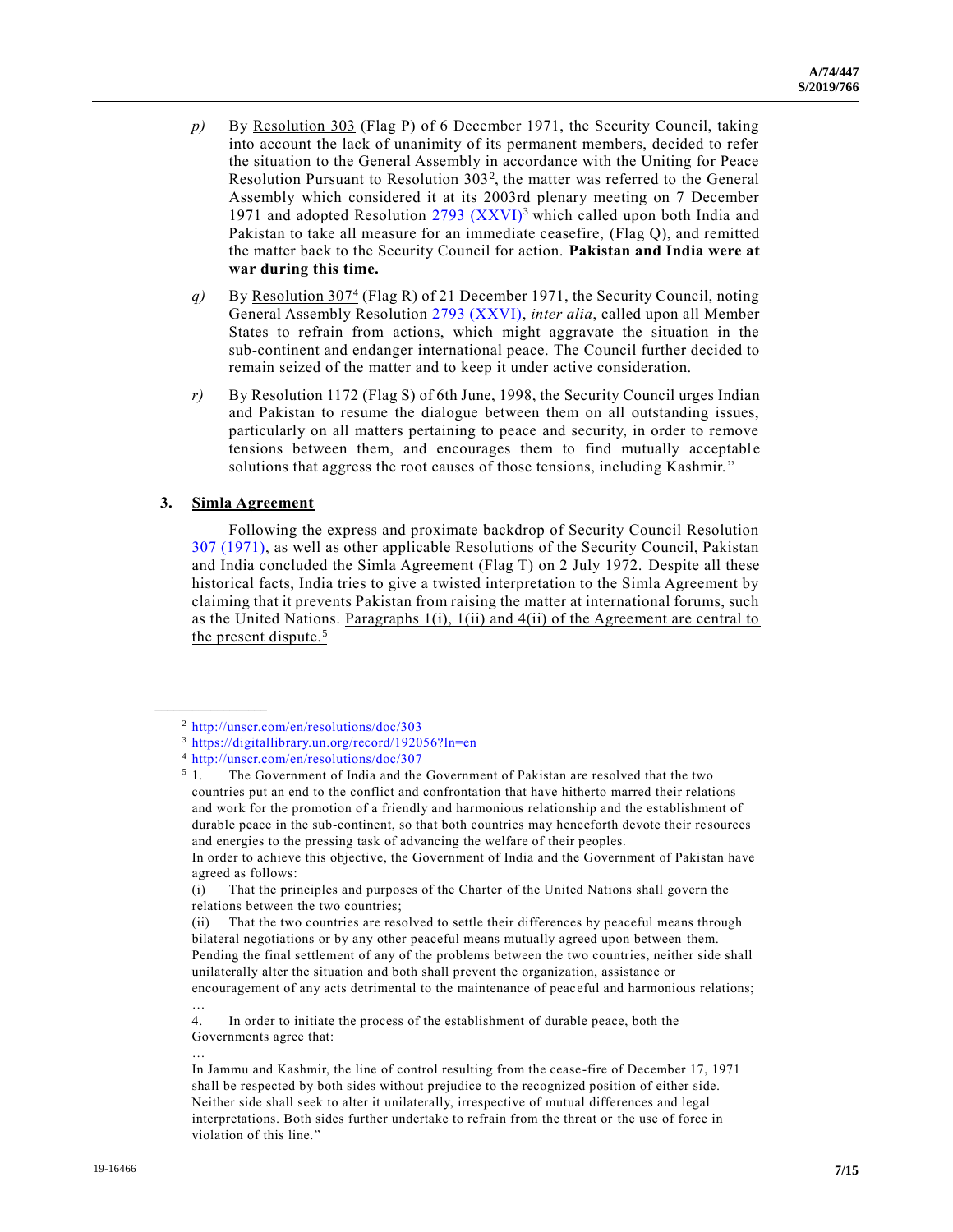It is important to note that:

By the Simla Agreement, both parties resolved to settle their differences by peaceful means through bilateral negotiations or by other peaceful means mutually agreed upon between them. However, paragraph 1(i) makes it clear that the Purposes and Principles of the UN Charter will govern the relations between the two countries, controlling, including full respect for Resolutions of the Security Council. The Simla Agreement does not and cannot supersede the Resolutions of the Security Council.

India's recent actions itself are in in breach of the Simla Agreement. Paragraph 1(ii) expressly precludes either side from acting unilaterally to alter the situation. By paragraph 4(ii), neither side may take action to unilaterally alter the Line of Control, including, necessarily, its status as a cease-fire line. India's announced 5 August, 2019 actions have both unilaterally altered the situation in Jammu and Kashmir and unilaterally sought to change the status of the Line of Control, as a cease fire line, and turn it into an international boundary.

The situation in Jammu and Kashmir, and the relationship between the Pakistan and India as regards this matter, is accordingly governed both by applicable Resolutions of the Security Council and by relevant bilateral agreements, as well as by other multilateral conventions that address the conduct of the parties. The Secretary-General, through his Spokesman also expressly affirmed this in August 2019<sup>6</sup> (Flag U).

#### **4. Bilateral Efforts**

**\_\_\_\_\_\_\_\_\_\_\_\_\_\_\_\_\_\_**

Pakistan has made consistent efforts to resolve the Jammu & Kashmir dispute with India. Even in bilateral engagements, India has consistently accepted the disputed status of J&K in contrast to its claim of it being an 'integral part of India.' These include:

Through the Lahore Declaration (Flag V) of 2 February 1999, both parties reaffirmed their commitment to the Principles and Purposes of the UN Charter, reiterated their determination "to implementing the Simla Agreement in letter and spirit" and agreed to "intensify their efforts to resolve all issues, including the issue of Jammu and Kashmir."

Islamabad Declaration (Flag W) of January 2004 expressed both sides' confidence in the resumption of the Composite dialogue to 'lead to peaceful settlement of all bilateral issues, including Jammu & Kashmir.'

The Joint Press Statement of the meetings of National Security Advisers and Foreign Secretaries (Flag X) of both sides on 6 December 2015 stressed the vision of leaders of both sides 'for a peaceful, stable and prosperous South Asia' with discussions covering 'Jammu & Kashmir and other issues, including tranquility along the LoC' indicating the resolution of the dispute as being central to peace in the region.

The Joint Statement of 9 December 2015 (Flag X) agreed to a 'Comprehensive Bilateral Dialogue and directed the Foreign Secretaries to work out the modalities and

<sup>6</sup> "The position of the United Nations on this region is governed by the Charter of the United Nations and applicable Security Council resolutions. The UN Secretary General also recalls the 1972 Agreement on bilateral relations between India and Pakistan, also known as the Simla Agreement, which states that the final status of Jammu and Kashmir is to be settled by peaceful means in accordance with the Charter of the United Nations. The Secretary General is also concerned over reports of restrictions on the Indian side of Kashmir which could exacerbate the human rights situation in the region. The Secretary General calls for all parties to refrain from taking steps that could affect the status of Jammu and Kashmir."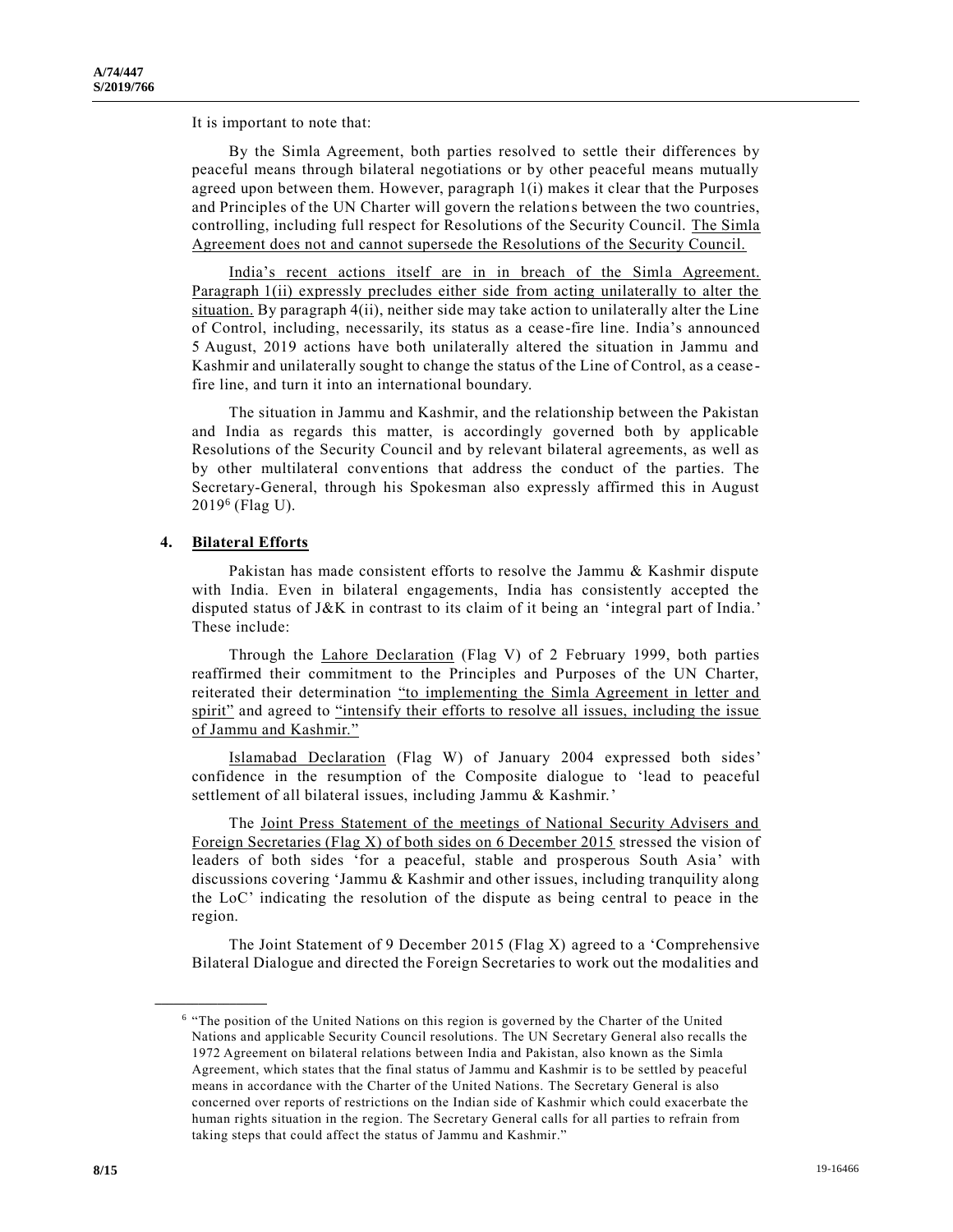schedule of the meetings under the Dialogue including Peace and Security, Jammu & Kashmir.' The envisaged dialogue was never started as India backed out of it.

## **5. Letters to UNSC in 5 years on J&K**

The following letters have been shared with the United Nations by Pakistan since  $2015$  (Flag Y):

#### **2015**

- 1. Letter, 4 September 2015, from Pakistan. Reports alleged violation of the ceasefire by India for July–August 2015 in Jammu and Kashmir.
- 2. Letter, 9 September 2015, from Pakistan. Reports alleged plan to build a wall by India along the boundary of Jammu and Kashmir and Pakistan.
- 3. Letter dated 1st October 2015 from the Permanent Representative to the UN Secretary General containing detailed information about the subversive Indian activities in Pakistan.
- 4. Letter dated 15 October 2015 from the Permanent Representative to the UN Secretary General forwarding, for his information and record, a copy of the Resolution No. 212 adopted by the Senate of Pakistan on October 5, 2015, concerning Pakistan's four-point peace initiative for peace and security in South Asia announced during his speech at the 70th UNGA session.
- 5. Letter, 24 November 2015, from Pakistan. Transmits letters from the Adviser to the Prime Minister of Pakistan on National Security and Foreign Affairs and the Foreign Secretary to their Indian counterparts on 8 September 2015, regarding a proposed mechanism for preserving the ceasefire arrangement of 2003 and ending ceasefire violations on the line of Control and Working Boundary, the release of fishermen, religious tourism, the alleged lack of cooperation by the Indian authorities in the government of Pakistan efforts to effectively prosecute the accused in the Mumbai trail and the alleged lack of prosecution of the Indian of accused in the Samjhauta Express attack.
- 6. Letter dated 01 December 2015 from the Permanent Representative to USG for Political Affairs forwarding copies of the letters written by Adviser to Prime Minister on NS&FA and the Foreign Secretary to their Indian counterparts on 8th September 2015.

#### **2016**

- 7. Letter dated 07 January 2016 from the Permanent Representative to the Secretary General to notify for retention of items: "The India-Pakistan question", "The Hyderabad question" and "The situation in the India-Pakistan Subcontinent" on the list of the Security Council.
- 8. Identical letters, 12 May 2016, from Pakistan addressed to the Secretary General and the President of the Security Council. Concerns the depictions of Jammu and Kashmir in maps.
- 9. Letter, 3 June 2016, from the Secretary General. Reports the Secretary General contentions to appoint Major General Per Gustaf Lodin (Sweden) as Chief Military Observer and Head of Mission of the UN Military Observer Group in India and Pakistan (UNMOGIP).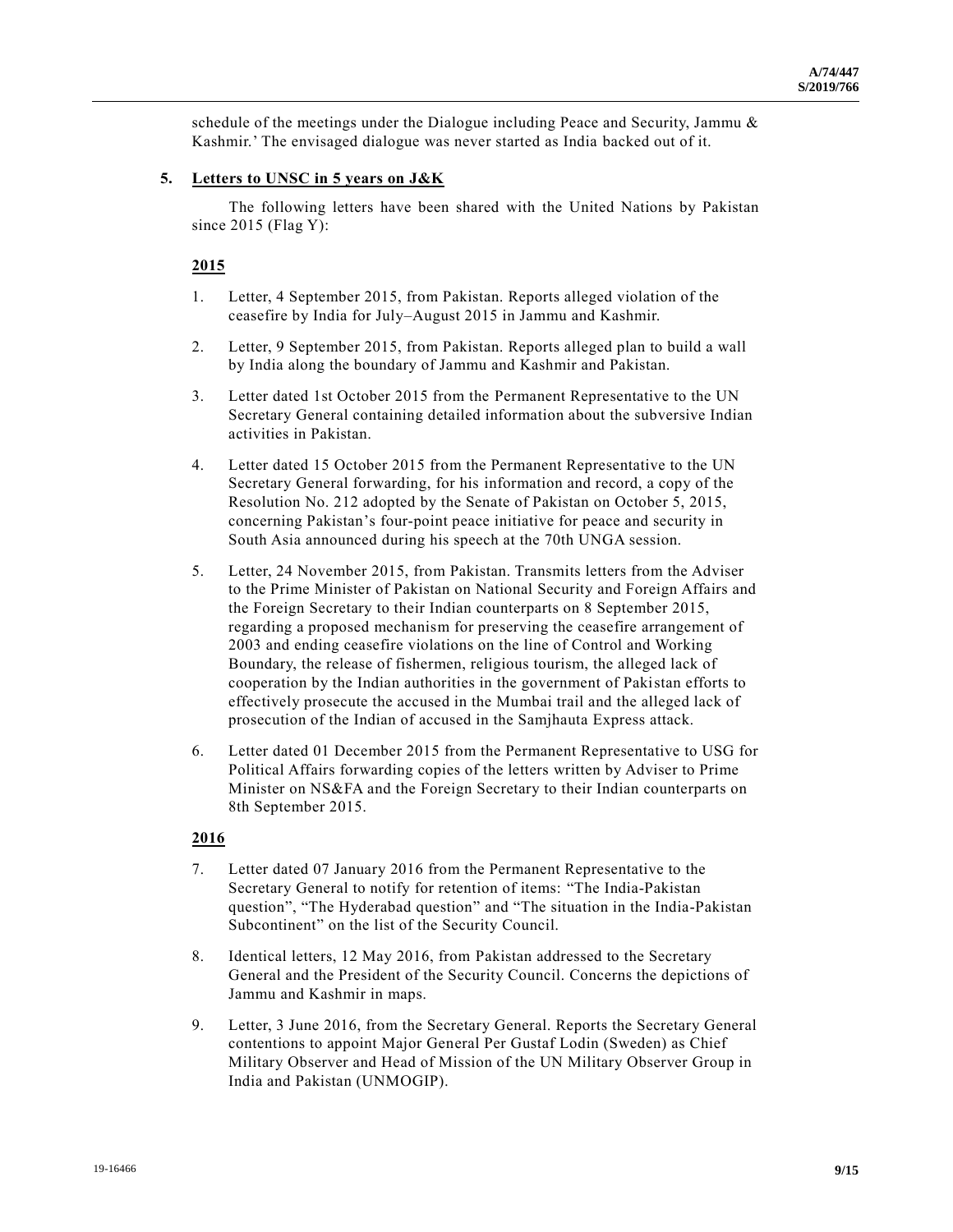- 10. Letter, 7 June 2016, from the President of the Security Council. Refers to Secretary General's letter 3 June 2016 [\(S/2016/518\)](https://undocs.org/en/S/2016/518) and reports that members of the Security Council have taken note of his intentions to appoint Major General Per Gustaf Lodin (Sweden) as Chief Military Observer and Head of Mission of the UN Military Observer Group in India and Pakistan (UNMOGIP).
- 11. Identical letters, 13 July 2016, from Pakistan addressed to the Secretary General and the President of the Security Council. Concerns the situation in Jammu and Kashmir in maps.
- 12. Identical letters, 8 August 2016, from Pakistan addressed to the Secretary General and the President of the Security Council. Transmits letter dated 5 August 2016 from the Prime Minister concerning the situation in Jammu and Kashmir.
- 13. Identical letters dated 8 August 2016 from the Acting Permanent Representative to the Secretary General and the President of the Security Council forwarding the Prime Minister's letters dated 8th August 2016 drawing urgent attention to the developments in Indian Occupied Jammu and Kashmir where persistent and egregious violations of the basic human rights of the Kashmiri people, including their right to self-determination was posting a grave threat to regional and international peace and security.
- 14. Letter, 12 August 2016, from Pakistan. Transmits resolution passed by Pakistan' Senate and National Assembly on 22 July and 1st August 2016 concerning the situation in Jammu and Kashmir.
- 15. Letter dated 17 August 2016 from the Permanent Representative forwarding Prime Minister's letter of 5th August 2016 regarding developments in Indian Occupied Jammu and Kashmir.
- 16. Letter dated 31 August 2016 from the Permanent Representative to the UN Secretary-General forwarding Prime Minister's letter dated 29 August 2016 in response to SG's letter of 12 August concerning the developments in the Indian Occupied Jammu & Kashmir.
- 17. Letter dated 6th September 2016 from the Permanent Representative to the UN Secretary-General forwarding Sardar Ayaz Sadiq, Speaker of the National Assembly's letter dated 9 August 2016 on the ongoing atrocities on the defenseless and innocent Kashmiris in Indian Occupied Kashmir by the Indian forces.
- 18. Letter dated 20 October 2016 from the Permanent Representative to the President of the Security Council forwarding a Press Release issued by MOFA enclosing Resolution 8/43-Pol adopted by the Council of Foreign Ministers of OIC on the situation in Indian Occupied Kashmir for circulation as an official document.
- 19. Identical letters dated 10 November 2016 from the Permanent Representative to the UN Secretary-General and President of the Security Council regarding Indian occupation forces artillery attack in the Shahkot and Jura sectors of the LoC for circulation as an official document of the Security Council.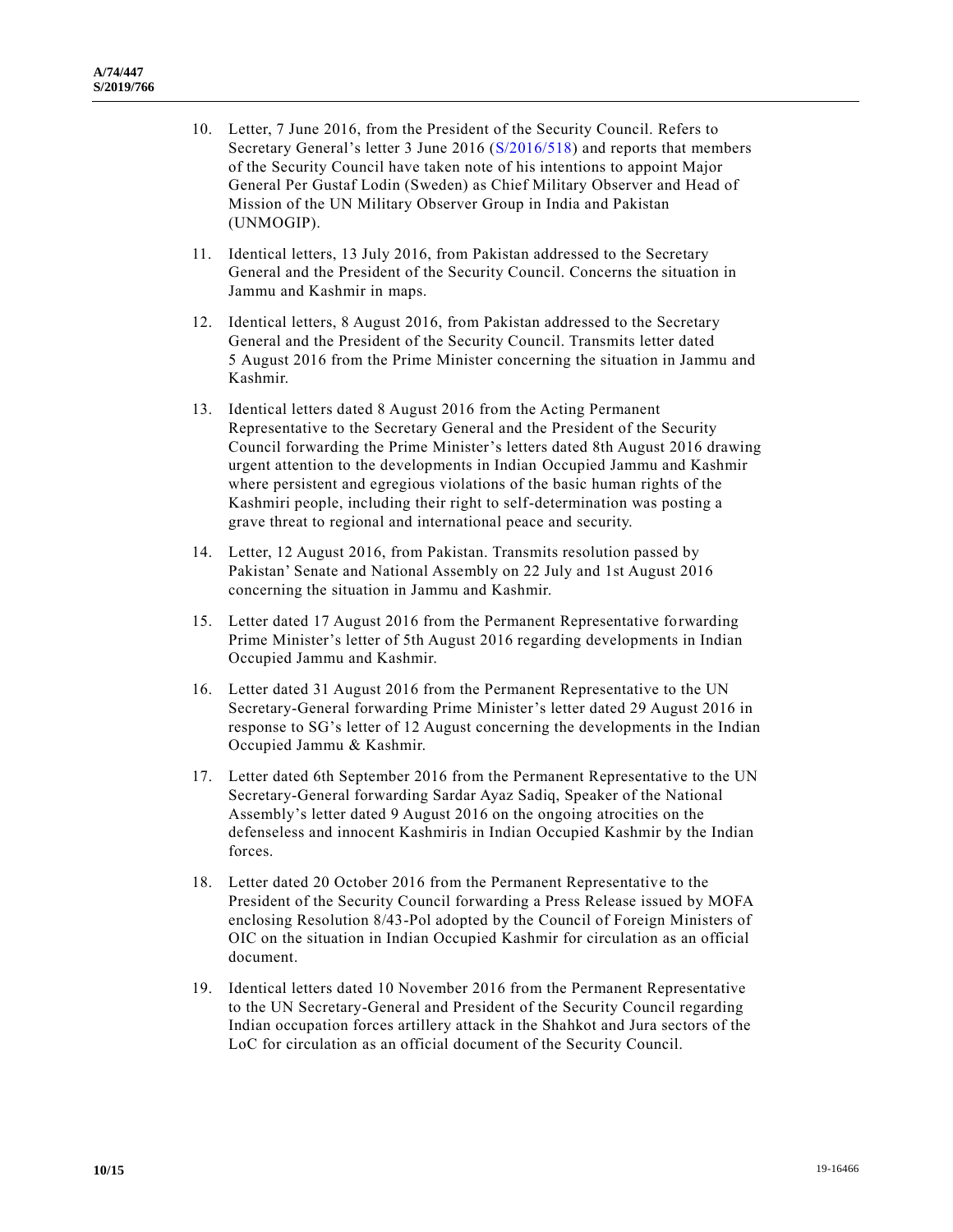# **2017**

- 20. Letter dated 27 April 2017 from Adviser to the Prime Minister on Foreign Affairs addressed to UNSG regarding Jammu & Kashmir Dispute
- 21. Letter dated 18 May 2017 from Pakistan transmits letter dated 27 April 2017 from Adviser to the Prime Minister of Pakistan on Foreign Affairs concerning alleged demographic changes in Jammu and Kashmir.
- 22. Letters dated 31 May 2017 & 06 June 2017 from Adviser to the Prime Minister on Foreign Affairs regarding Jammu & Kashmir delivered to the UNSG and President of the Security Council.
- 23. Letter dated 13 June 2017 from Pakistan transmits letter dated 6 June 2017 from the Adviser to the Prime Minister of Pakistan on Foreign Affairs concerning a video showing the use of a human shield allegedly by the Indian army.
- 24. Identical letters dated 13 June 2017 from Pakistan addressed to the Secretary General and the President of the Security Council. Transmits letter dated 31 May 2017 from Adviser to the Prime Minister of Pakistan on Foreign Affairs concerning the situation in Jammu and Kashmir.
- 25. Foreign Minister's letter dated 31 October 2017 delivered by DPR to the Chef de Cabinet for UN SG reg. appointment of Special Envoy on Jammu & Kashmir.
- 26. Foreign Minister's letter dated 06 December 2017 sent to UNSG regarding illegal detention of Kashmiri leader, Shabbir Ahmed Shah.

## **2018**

- 27. Foreign Minister's letter dated 12 March 2018 along with demarches sent to UNSG by Permanent Representative's letter dated 4th April.
- 28. Foreign Minister's letter dated 29 June 2018 sent to UNSG and President UNSC on illegal detention of Kashmiri leader, Shabbir Ahmad Shah.
- 29. PR's letters dated 17 August 2018 to Chief de Cabinet to the Secretary-General and Under-Secretary-General, Department of Political Affairs regarding report of the UN High Commissioner for Human Rights entitled 'Situation of Human Rights in Kashmir: Developments in the Indian State of Jammu and Kashmir from June 2016 to April 2018.
- 30. Foreign Minister's letter dated 16 December 2018 sent to UNSG and President UN SC on grave violations of human rights and tragic and indiscriminate killings of innocent people in Indian Occupied Kashmir for circulation.

# **2019**

- 31. Foreign Minister's letter dated 18 February 2019 sent to the UN Secretary-General and President of the Security Council for circulation to member states of the GA and Security Council members.
- 32. Foreign Minister's letter dated 22 February 2019 sent to the UN SC President for circulations.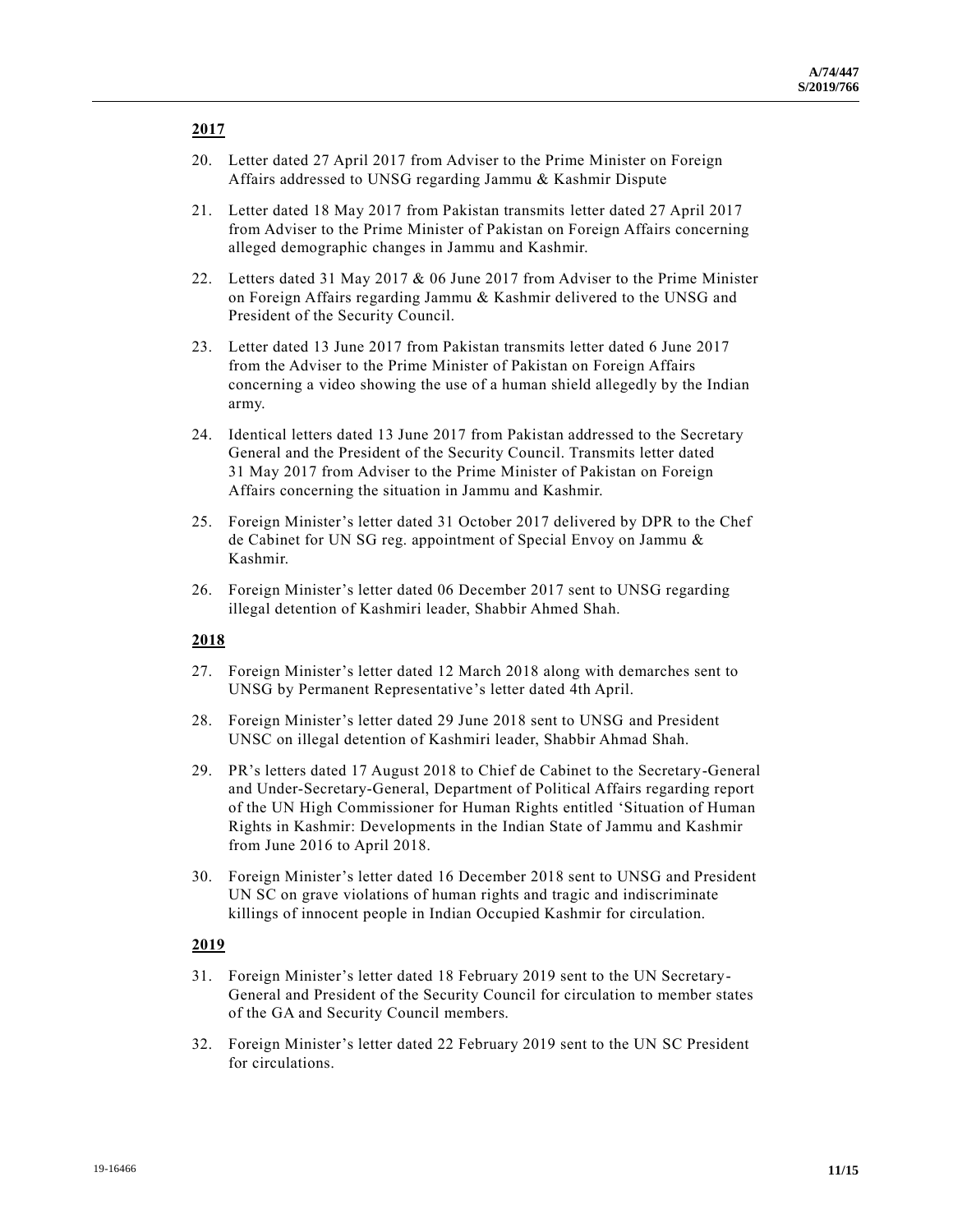- 33. Foreign Minister's letter dated 26 February 2019 addressed to the UNSG and SC President drawing attention to the brazen violation by India of the sovereignty and territorial integrity of Pakistan, when 6 to 8 Indian aircraft entered the airspace of Pakistan, for circulation.
- 34. FM letter dated 3 April 2019 sent to UNSG and SC President on 10 April for circulation drawing attention to the situation on the Line of Control (LoC) and the Working Boundary in 2018, and also atrocities against unarmed innocent Kashmiris in Indian occupied Jammu and Kashmir.
- 35. FM letter dated 1st August 2019 sent to UNSG and SC President on 01 August for circulation to draw their attention to the three inter-locking developments relating to Indian occupied Jammu and Kashmir that entail grave dangers for regional peace and security in South Asia.
- 36. FM letter dated 6th August 2019 addressed to UNSG, President of the Security Council and President of the General Assembly for circulation as SC document and GA document drawing attention to the Indian action meant to strengthen India's illegal occupation of Indian-occupied Jammu and Kashmir.
- 37. FM letter dated 13 August 2019 addressed to SC President for circulation as official document of Security Council and General Assembly on recent developments in occupied Jammu and Kashmir.
- 38. Letter dated 21 August 2019 from H.E. Makhdoom Shah Mahmood Qureshi, Foreign Minister of Pakistan, to H.E. Ms. Michelle Bachelet Jeria, UN High Commissioner for Human Rights, Geneva, sent to EOSG for circulation to General Assembly members and Security Council.
- 39. Letter dated 26 August 2019 from H.E. Makhdoom Shah Mahmood Qureshi, Foreign Minister of Pakistan, to H.E. Ms. Joanna Wronecka, President of the UN Security Council and copy to H.E. Mr. Antonio Guterres, UN Secretary-General, for circulation to SC and GA members as an official document.

#### **6. Clampdown on 5 August 2019**

As can be seen, Pakistan's case on Jammu & Kashmir dispute is enshrined in the UN Security Council Resolutions. Meanwhile, bilateral dialogue remains suspended, unilaterally by India, since 2013 despite Pakistan's consistent position that the only way to resolve outstanding issues, including the Jammu & Kashmir dispute is through a result oriented, uninterruptible dialogue.

Refusal by India to engage with Pakistan, while it continues consolidating its illegal occupation of IOJ&K, including through its actions of 5 August 2019, has not only reduced IOJ&K to the biggest prison on earth and a humanitarian nightmare, but also poses grave risks for regional peace and stability.

Indian occupation forces continue to escalate tensions at the Working Boundary and Line of Control (Indian ceasefire violations resulted in 54 shahdats in 2017, 36 in 2018 and 25 shahadats to date in 2019) to divert international attention from Indian atrocities in IOJ&K.

Pakistan rejects the Indian narrative of 'normalcy' and fabricated allegations about Pakistan fostering 'unrest' in IOJ&K and continues to sensitize the international community about an Indian diversionary false flag operation.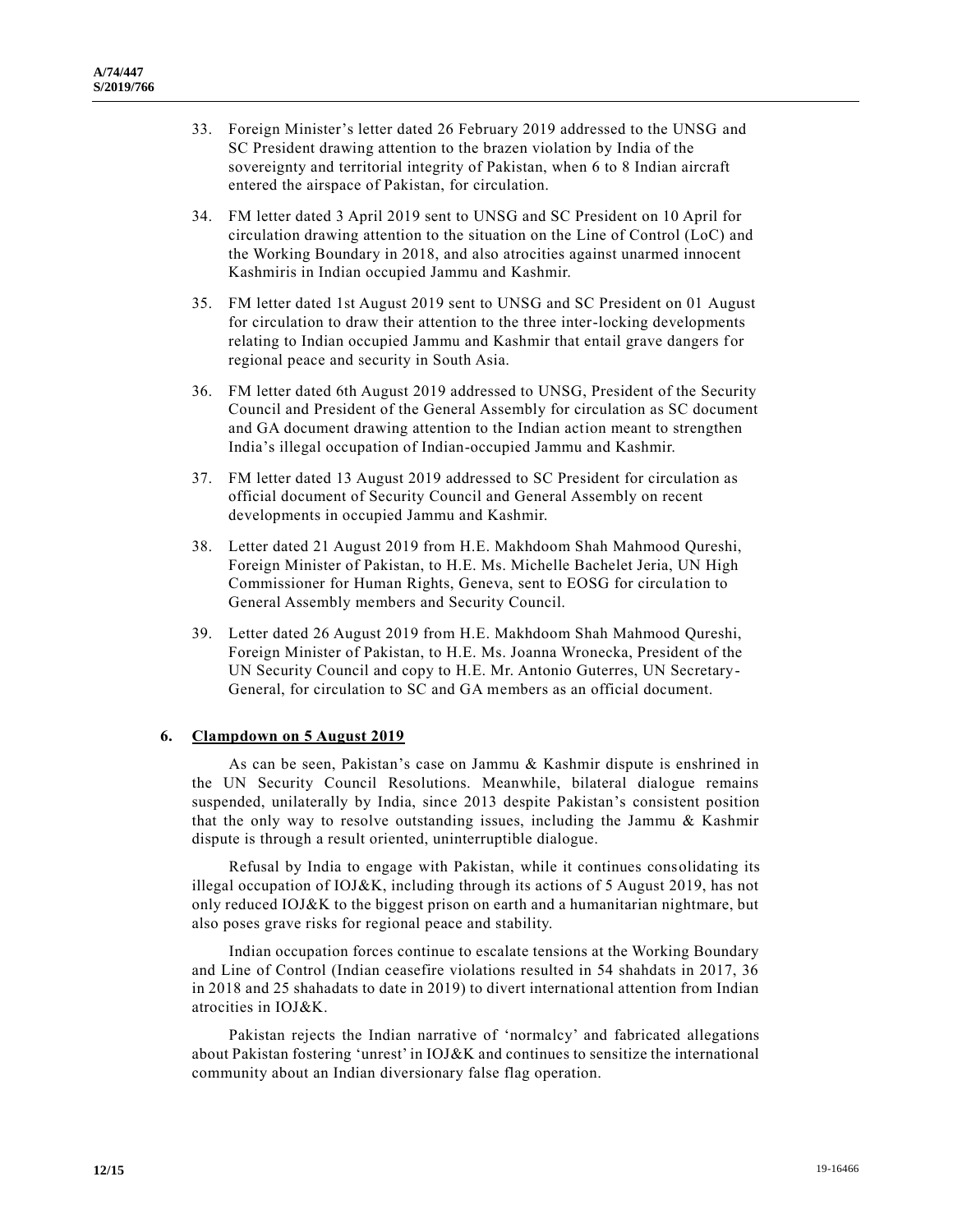#### **7. Current Impasse**

The dispute between Pakistan and India over the rights of the people of Jammu and Kashmir has been the cause of at least three wars between India and Pakistan and the subject of numerous Resolutions of the UN Security Council. It has also been at the core of binding agreements between Pakistan and India that have committed both sides not to take any unilateral action to alter the situation pending the final resolution of the dispute. By its actions, India has violated both the spirit and the letter of the UN Security Council Resolutions and of the agreements between the parties precluding such unilateral action.

Pakistan is committed to pursuing only peaceful avenues to address the growing crisis. These are increasingly limited, closed off by India's unwillingness to engage and a reluctance in some quarters internationally to act on the part of those whose engagement would assist in drawing the world back from the growing peril that it now faces in Indian occupied Jammu & Kashmir. Frustrating avenues of peaceful resolution is in no one's interests.

Pakistan is committed to the rights of the Kashmiri people and to a peaceful resolution of the dispute in accordance with the UN Security Council Resolutions, principles and purposes of UN Charter and of international law. Pakistan would readily submit the matter to the International Court of Justice, and, in accordance with the Charter and the Statute of the Court, commit itself to respecting the outcome. India, however, has sought to close off every avenue that might be pursued to this end, even lodging reservations to the jurisdiction of the International Court of Justice under bedrock conventions of international law such as the Genocide Convention and the Convention on the Elimination of All Forms of Racial Discrimination. Both conventions would address the feared and sadly anticipated ethnic cleansing of sections of the population of Indian occupied Jammu and Kashmir. India is also one of the few States that is not a party to the Convention Against Torture and Other Cruel, Inhuman or Degrading Treatment or Punishment, a Treaty that would also addresses India's present conduct in Indian occupied Jammu and Kashmir.

Without the engagement of the international community, there are few, if any, peaceful avenues available to call India to account for its actions. This should be a source of heavy disquiet to all, and should resonate loudly in the corridors and organs of the United Nations and amongst its Member States. Among the fundamental purpose of the United Nations, expressed in the opening paragraph of the Charter, are to take effective collective measures for the prevention and removal of threats to the peace and to bring about by peaceful means, in conformity with the principles of justice and international law, the adjustment or settlement of international disputes or situations which might lead to a breach of the peace. The Charter also commits the United Nations to develop friendly relations among nations based, *inter alia*, on respect for the principle of self-determination. The respect for human rights and fundamental freedoms is also at the core of the United Nations.

The United Nations, and its Member States individually, have a responsibility, consistent with the UN Charter, with existing Resolutions of the Security Council, and with other instruments of international law, both bilateral and multilateral, to take steps to bring India and Pakistan back from the precipice. Pakistan cannot do this alone. States parties to key multilateral treaties have explicit obligations to prevent atrocities such as ethnic cleansing and to ensure respect for cornerstone principles of international law concerning the treatment of persons. Pakistan calls upon the United Nations and on its Member States to live up to the expectations of its founding generation and to engage with India, and with Pakistan, on equal terms and in accordance with law, to walk the world back from the brink.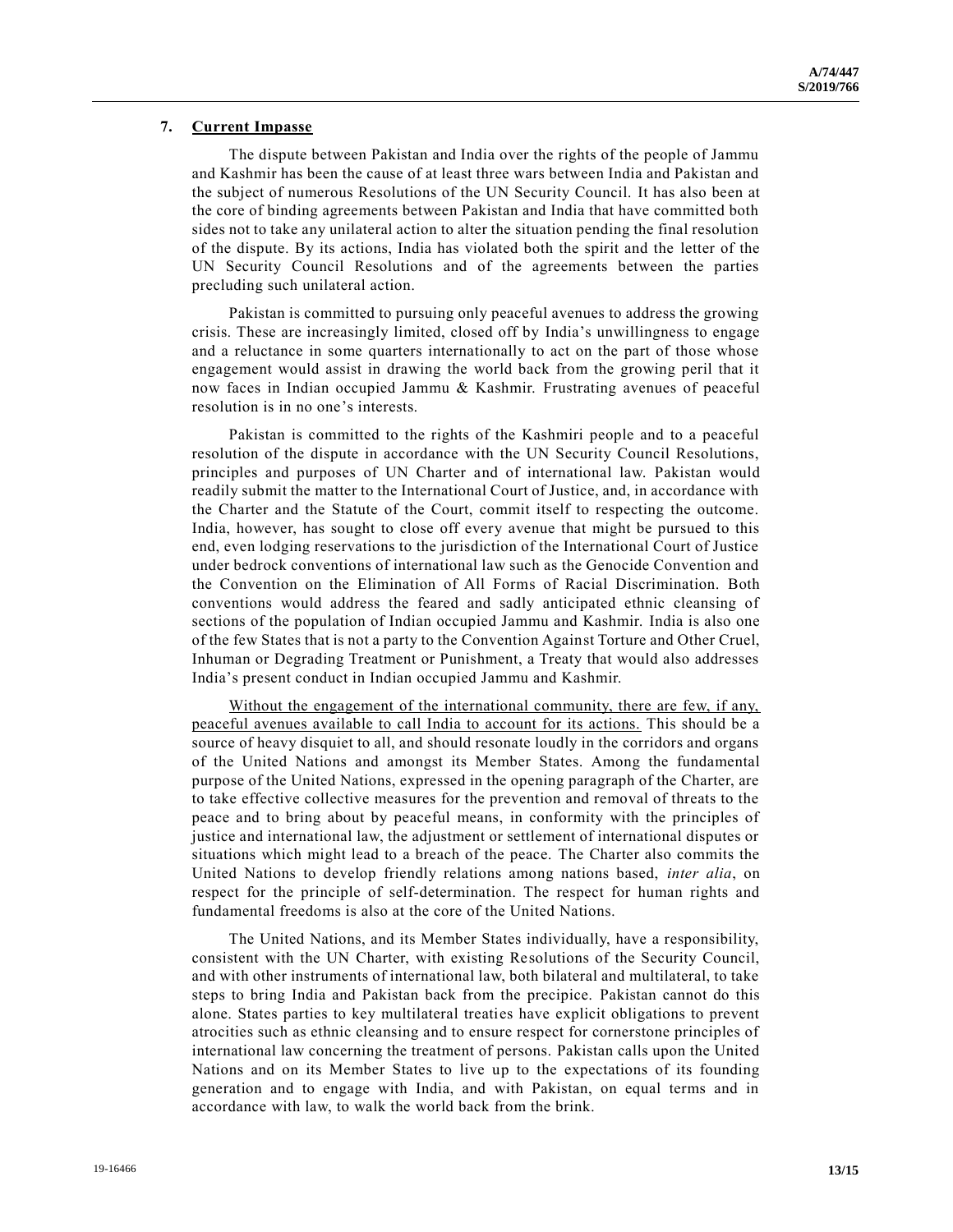# **Index of annexures and their links**

| A-    | UNSC Resolution-38 of 17th January 1948:       | https://undocs.org/S/RES/38(1948)                                                                                                                                                    |
|-------|------------------------------------------------|--------------------------------------------------------------------------------------------------------------------------------------------------------------------------------------|
| B-    | UNSC Resolution-39 of 20th January 2948:       | https://undocs.org/S/RES/39(1948)                                                                                                                                                    |
| $C-$  | UNSC Resolution-47 of 21st April 1948:         | https://undocs.org/S/RES/47(1948)                                                                                                                                                    |
| D-    | UNCIP Resolution of 13th August 1948:          | https://digitallibrary.un.org/record/471051/files/S 995-<br>EN.pdf                                                                                                                   |
| Е-    | UNCIP Resolution of 5th January 1949:          | http://pakistanmission-un.org/wp-<br>content/uploads/2016/12/Resolution-adopted-at-the-<br>meeting-of-the-United-Nations-Commission-for-India-and-<br>Pakistan-on-5-January-1949.pdf |
| F-    | Karachi Agreement:                             | https://peacemaker.un.org/sites/peacemaker.un.org/files/IN%<br>20PK 490729 %20Karachi%20Agreement.pdf                                                                                |
| $G-$  | UNSC Resolution-80 of 14th March 1950:         | https://undocs.org/S/RES/80(1950)                                                                                                                                                    |
| Н-    | UNSC Resolution-91 of 30th March 1951:         | https://undocs.org/S/RES/91(1951)                                                                                                                                                    |
| $I-$  | UNSC Resolution-98 of 23rd December 1952:      | https://undocs.org/S/RES/98(1952)                                                                                                                                                    |
| $J-$  | UNSC Resolution-122 of 24th January 1957:      | https://undocs.org/S/RES/122(1957)                                                                                                                                                   |
| Κ-    | UNSC Resolution-123 of 21st February 1957:     | https://undocs.org/S/RES/123(1957)                                                                                                                                                   |
| L-    | UNSC Resolution-126 of 2nd December<br>1957:   | https://undocs.org/S/RES/126(1957)                                                                                                                                                   |
| M-    | UNSC Resolution-209 of 4th September<br>1965:  | https://undocs.org/S/RES/209(1965)                                                                                                                                                   |
| N-    | UNSC Resolution-210 of 6th September<br>1965:  | https://undocs.org/S/RES/210(1965)                                                                                                                                                   |
| $O-$  | UNSC Resolution-211 of 20th September<br>1965: | https://undocs.org/S/RES/211(1965)                                                                                                                                                   |
| $P -$ | UNSC Resolution-303 of 6th December 1971:      | https://undocs.org/S/RES/303(1971)                                                                                                                                                   |
| Q-    | UNGA Resolution 2793 (XXVI) Dec. 1971:         | https://undocs.org/en/A/RES/2793(XXVI)                                                                                                                                               |
| R-    | UNSC Resolution-307 of 21st December<br>1971:  | https://undocs.org/S/RES/307(1971)                                                                                                                                                   |
| $S-$  | UNSC Resolution-1172 of 6th June 1998:         | https://undocs.org/S/RES/1172(1998)                                                                                                                                                  |
| T-    | Shimla Agreement:                              | https://peacemaker.un.org/indiapakistan-simlaagreement72                                                                                                                             |
| U-    | <b>UNSG Spokesman Statement:</b>               | https://www.un.org/sg/en/content/sg/statement/2019-08-<br>08/statement-attributable-the-spokesman-for-the-secretary-<br>general-the-situation-jammu-and-kashmir                      |
| V-    | Lahore Declaration:                            | https://peacemaker.un.org/sites/peacemaker.un.org/files/IN%<br>20PK 990221 The%20Lahore%20Declaration.pdf                                                                            |